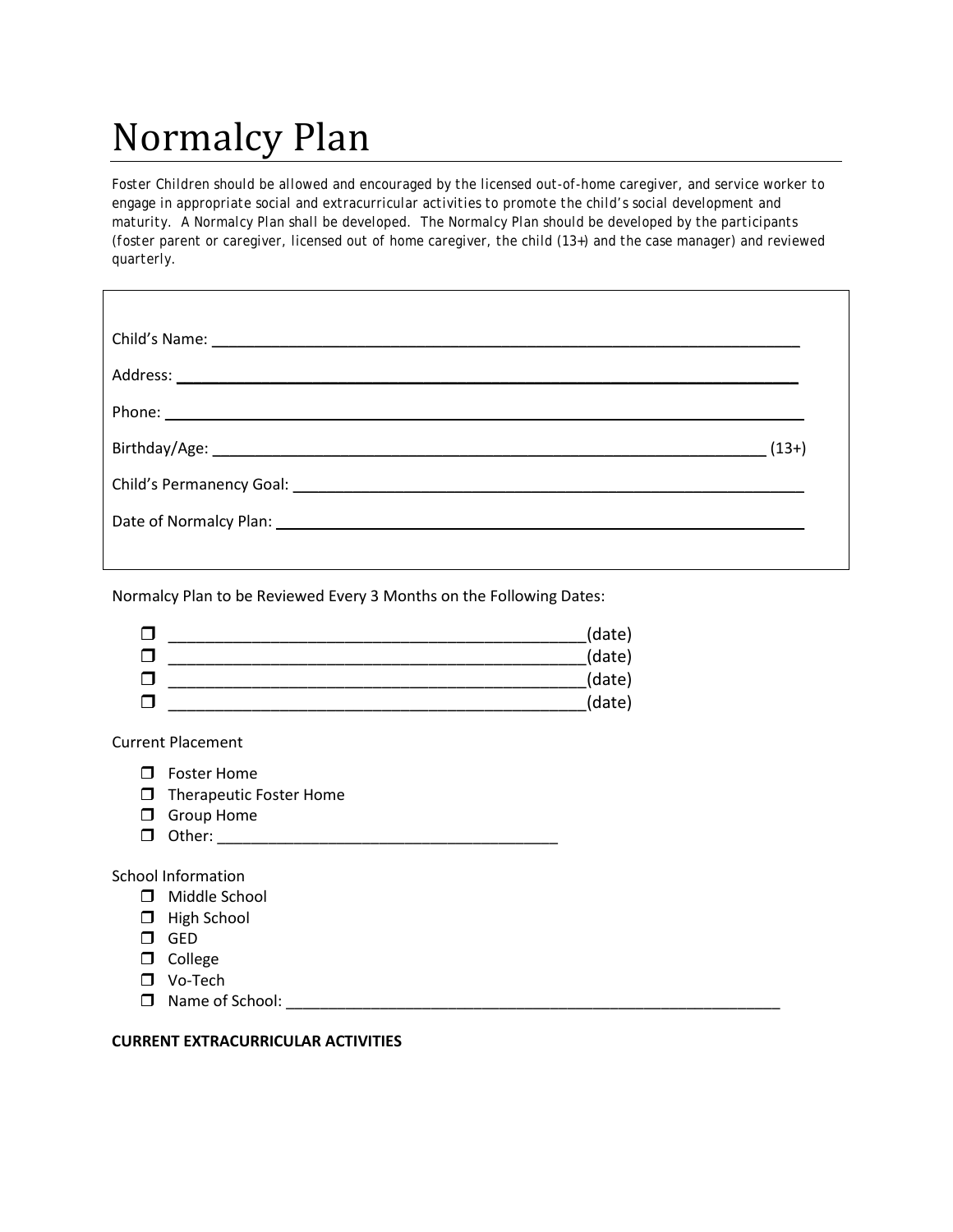**REQUESTED EXTRACURRICULAR ACTIVITIES** (*appropriate social and extracurricular activities, employment, contact with family members, if appropriate, access to phone, reasonable curfews, travel with other youth or adults, participate in community events, picture taken for publication in a newspaper or yearbook, receive public recognition for accomplishments, participate in school or after-school organizations or clubs)*

#### **ACTION PLAN FOR DRIVERS LICENSE – if appropriate**

What will be done to assist the child in finding a driver's education program? Responsible party?

What will be done to support the child's efforts to obtain a learner's permit and driver's license (age, maturity, insurance)? Date?

What efforts will be made to obtain automobile insurance? Date?